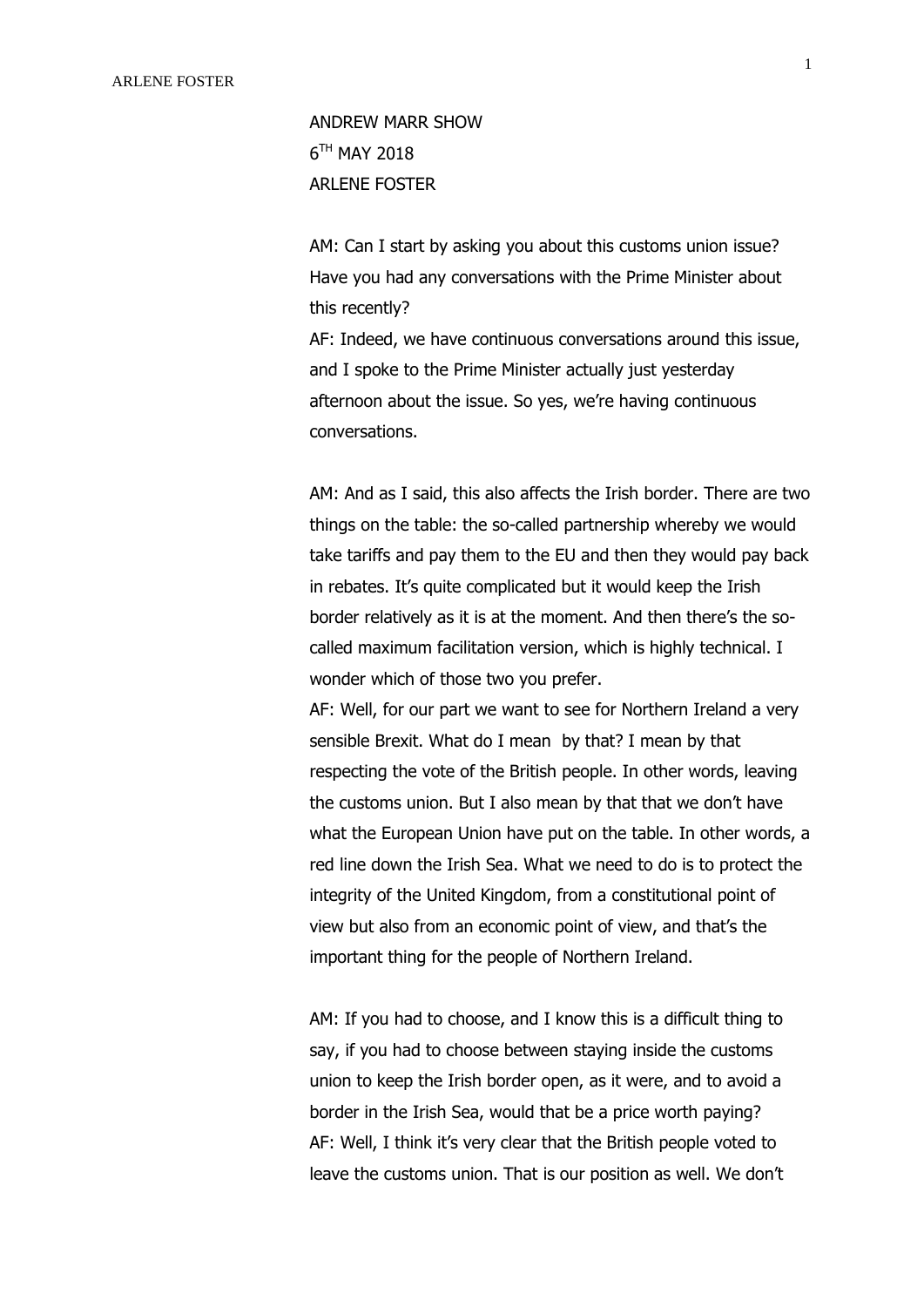believe that we have to stay in the customs union to have free flow between ourselves and the republic of Ireland. We believe that there are ways to deal with this, and indeed, back in August of last year, as you know, the government put forward various proposals. We were disappointed there wasn't the engagement from the European Union at that time. They were dismissed out of hand, if you like. What we would like to see from the European Union is less rhetoric and actually more engagement in relation to the pragmatic way forward, not just for Northern Ireland but for the whole nation as well.

AM: I mean, the reason I asked the question is that Nigel Dodds has said that you will at least consider the possibility of staying in the customs union if that was, if Theresa May thought that was the best option.

AF: No, I don't think he did say that actually. I think what he said was that what is most important for us actually, our fundamental red line, is that we have to move in lock-step with the rest of the United Kingdom, that there cannot be any difference, if you like, between us and Great Britain. And why do we say that? We say that because 72 per cent of the goods that leave Belfast port come to Great Britain. Therefore it is vitally important for us that we have that we have that free flow across the Irish Sea.

AM: There's a lot of technological jargon involved in all of this, but the so-called maximum facilitation version means that we track everything going across the borders electronically. And yet I've been told again and again and again there won't be any more cameras, there won't be any more technology on the Irish border. Do you understand how it is possible to track goods coming in and out of Northern Ireland without technology? AF: Yeah, well, I think it is with technology, but not necessarily technology at the border as such. Because of course there are ways that we can do things online, through trusted traders,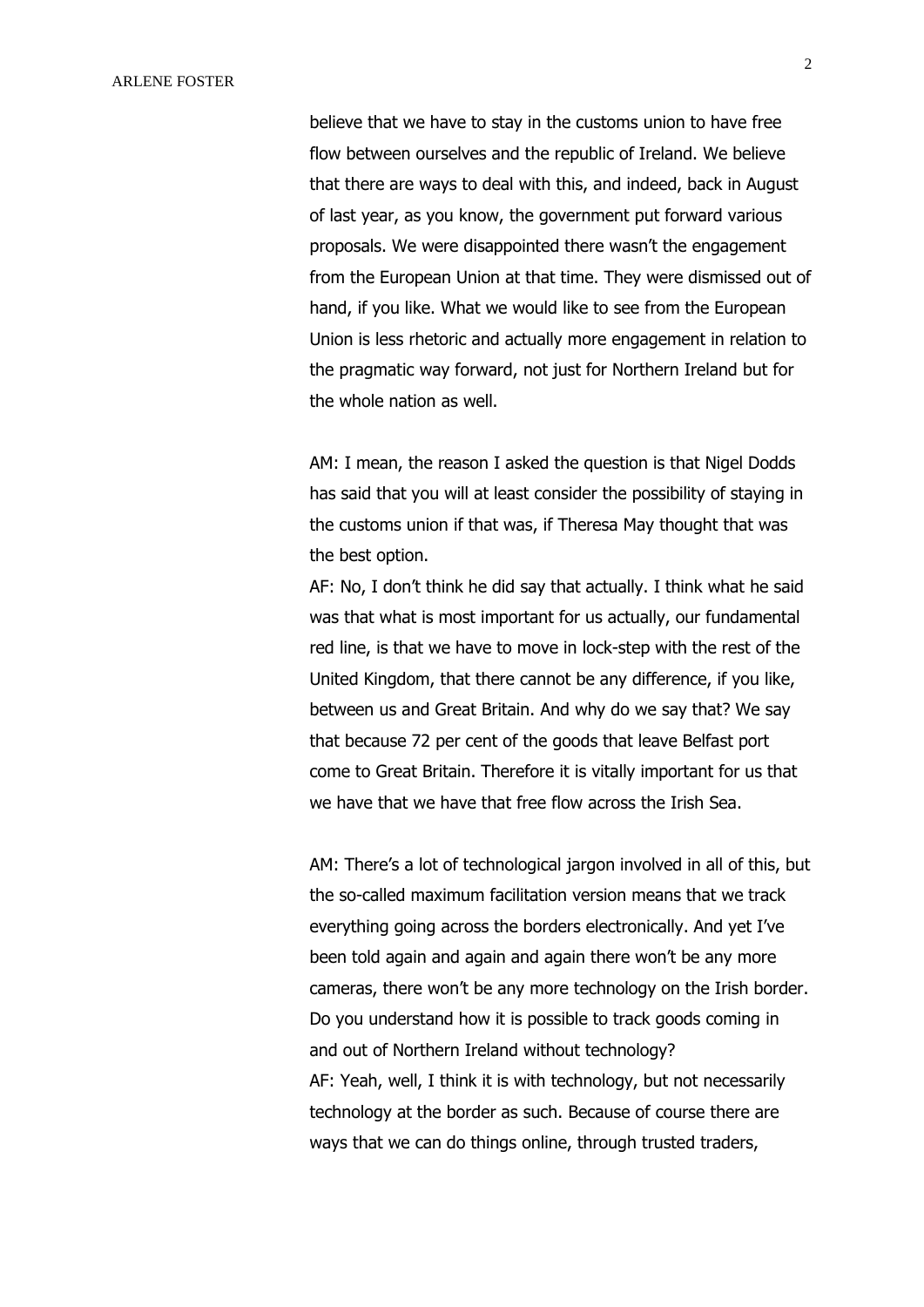through small business exemption. All of these things were put forward in August of last year.

AM: You still need to recognise number plates, you still need to know who's coming across the border. So whether it's sort of 100 yards into Northern Ireland or 100 yards into the Republic of Ireland there still need to be cameras there, don't there? AF: Well, we have cameras at the moment obviously, an APR camera system which is there for security reasons. But of course we have  $-$  I think sometimes people miss the point that we already have a border in Ireland. It's there because there are two jurisdictions. It's there because we have different VAT rates. We have two different currencies. So already we have to deal with those issues, and I think what we need to do is to get down to the detail and look at this in a pragmatic way that works for businesses and of course works for the people who live on the island as well.

AM Now, of course, this is a negotiation with the EU. You've said that you don't really regard Michel Barnier as an honest broker in all of this, and he has said, apparently this week, talking to MEPs in Brussels, that the DUP has used  $-$  or in his words  $-$  'perhaps abused its position in the House of Commons to block the way forward.' What's your message to Michel Barnier? AF: Well, Michel Barnier was in Ireland last week and came to Northern Ireland we regretted the tone – and I certainly regretted the tone of what he had do say when he was here, because – or rather in Northern Ireland – because what he was saying there was really it was up to the UK to come up with a solution and they would wait for that solution to come. And that's not the way forward. The way forward is to have a negotiation where both sides are engaged in the negotiation and we look for a solution that will make the difference, because it's not only the UK that has to look to the future, the EU 27 have to look for a way forward as well that would be good for them in terms of goods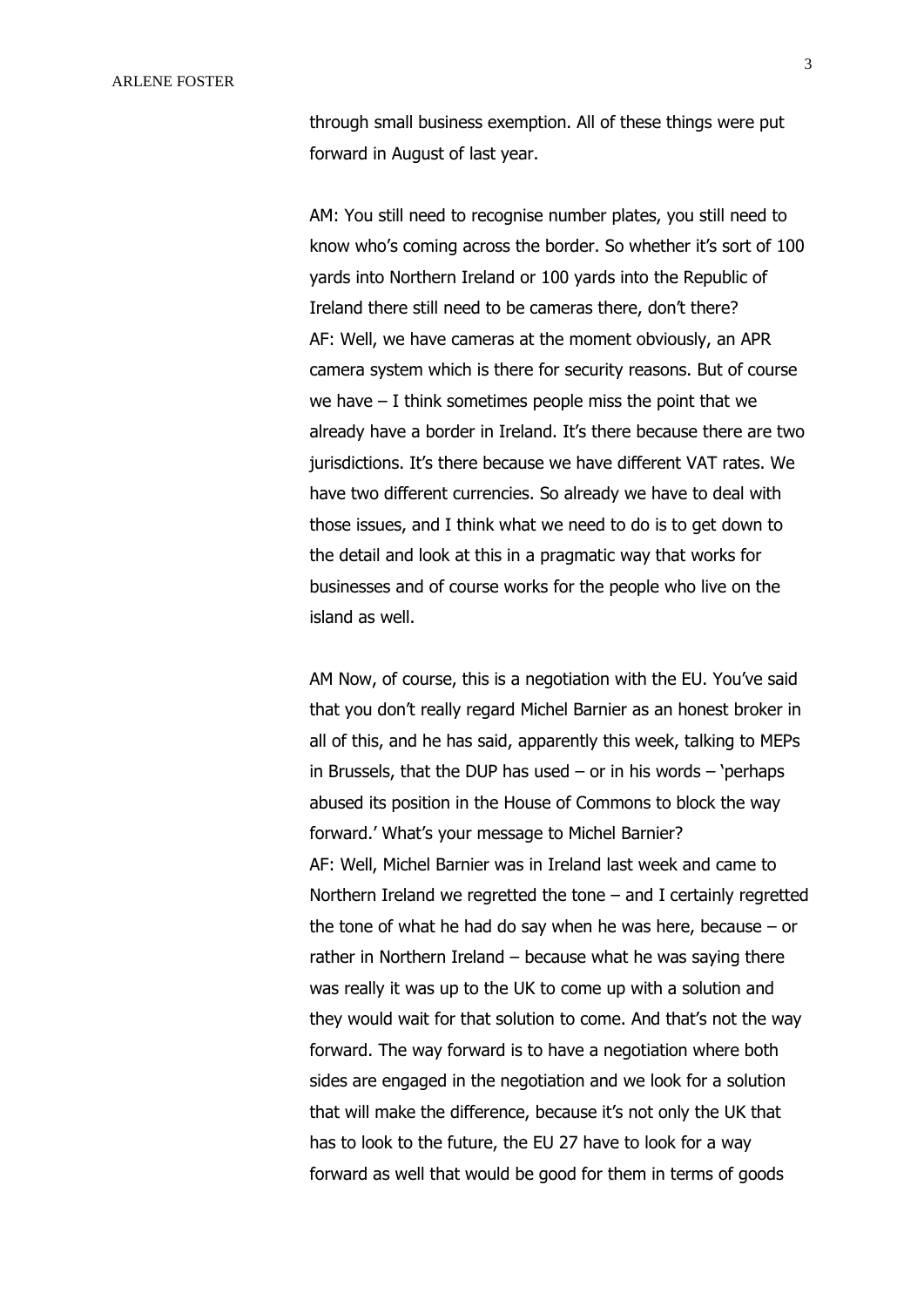and services. Of course, in relation to the Common Travel Area, people can have a free flow across the border and that will continue.

AM: Talking about the different versions on the front of Cabinet table at the moment, the different possibilities, as I say, they're both quite complicated and there's been lots and lots of stories saying that we will not actually be ready in terms of the technology till about 2023 for this to happen. What do you think should happen after March 2020?

AF: Well, I think after March 2020 we should leave the customs union, we should respect the vote of the British people, and we should move towards dealing with the issues that are on the table now. I mean, this is a very complex issue and I recognise that, and there is a need to get it right and I think that is the important thing for us. The important thing is to get this right so that our future relationship with the European, with the European Union is one that works for us, of course, but also one that works for the European Union as well.

AM: So it might be possible, it might be the case that we don't have the technology, we're not ready in 2020 to do this, we might have to wait till 2022 or 2023. My question is what should happen in that intervening gap? Should we just extend the transition period until we are ready?

AF: Well, I think we're moving far ahead, Andrew. I think what we need to find out from the Cabinet and from government what is the preferred way forward, and once we have that then we will know further how we reach that preferred way forward. So we're waiting to hear from government, and as I say, we have continuous conversations with the government as to which is their preferred way forward and we look forward to hearing that.

AM: Now, people say of course, and I've said, in a sense, everybody, Theresa May must listen to Arlene Foster because you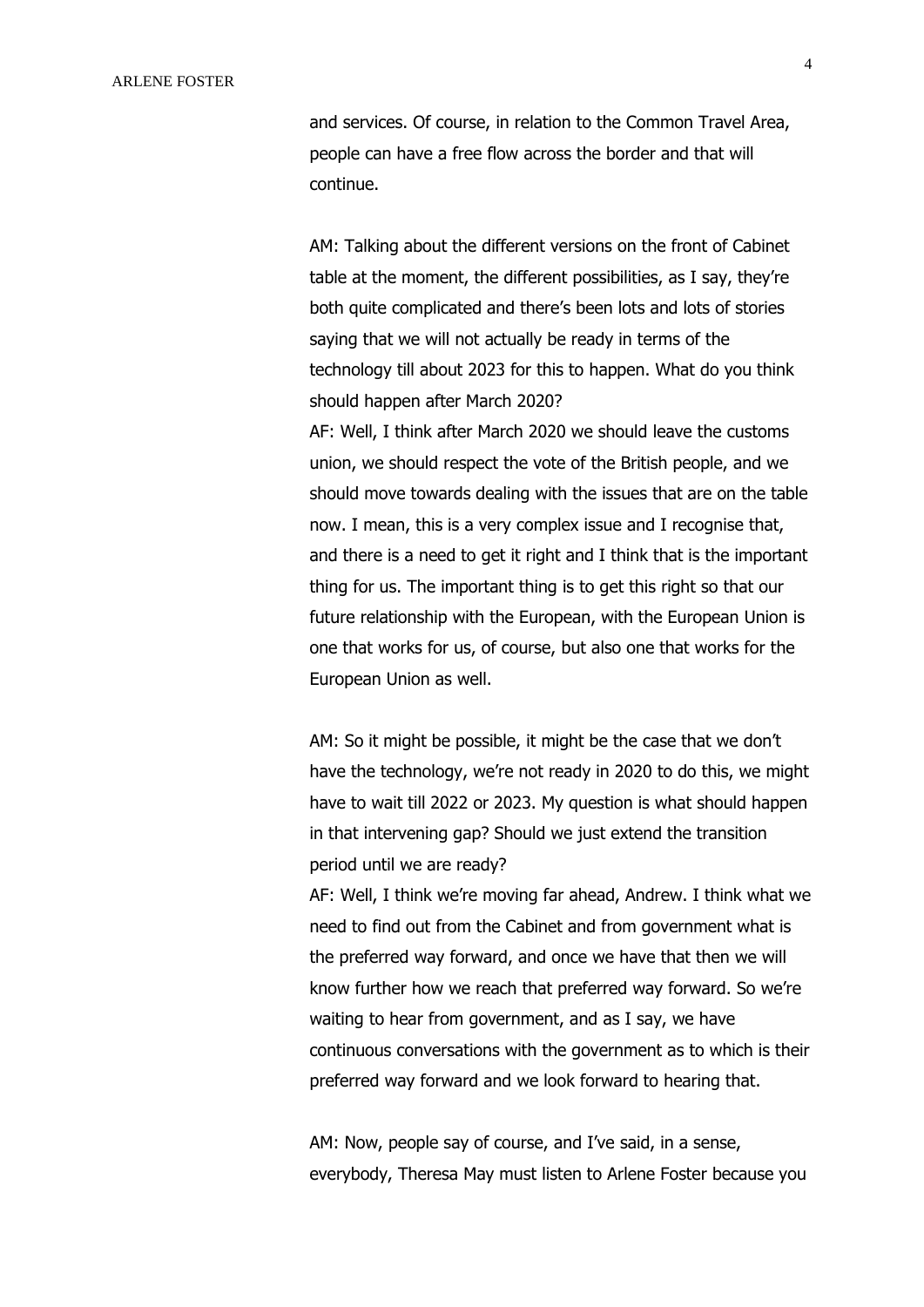can bring down the government at any point. I put it to you that that is an empty threat, because you regard Jeremy Corbyn as beyond the pale and you'll do nothing that will lead to the possibility of a Labour government.

AF: Well, we do think that Jeremy Corbyn is beyond the pale because of his support for the IRA in the past. And as someone that has suffered as a result of IRA terrorism it's a very personal issue for me. But in terms of bringing down the government, we don't need to bring down the government because Theresa May, and this is something –

AM: We're doing it to her anyway.

AF: No, Theresa May, long before she was involved in a confidence and supply agreement with the Democratic Unionist Party, was very clear about her unionist credentials. Actually when she moved into Downing Street, the very day she was appointed Prime Minister she was very clear that she cherished the whole of the union, the four constituent nations, and I think for us that is very important, and obviously flows through into the negotiations with the European Union.

AM: We're 20 years of from the Good Friday Agreement and quite a lot of people, including in your own party, have said it is basically run out of road, it's lived its life and it should be forgotten about now.

AF: No, I don't think that's right. I think if you look at it as sacrosanct and as the only thing that has mattered in the peace process, I think that is wrong. I think that it has been an evolving situation in Northern Ireland and of course there have been other agreements since the Belfast agreement which have been as important to the peace process in Northern Ireland.

AM: Because we've had more than a year now without a government in Northern Ireland, and to a lot of people it seems as if tribalism is returning in a party political sense and that your party hasn't made the necessary gestures to the other side, and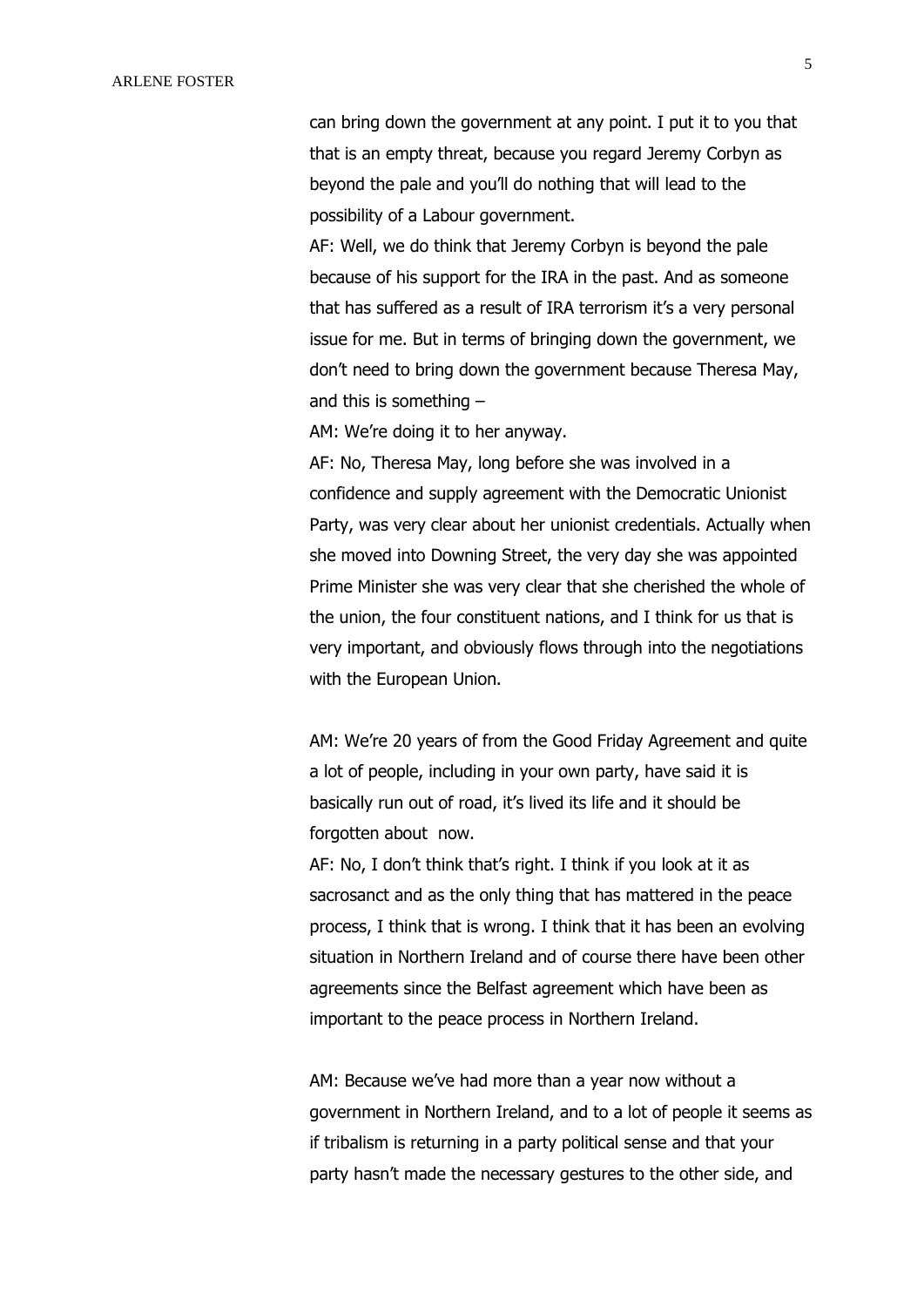they've been making some gestures to you. The new leader of Sinn Fein talked about Londonderry the other day, which would have been unthinkable from a previous Sinn Feiner. AF: Well, I don't accept that we haven't made any so-called gestures, and I think it's more important actually to find and to build a basis for a shared community in Northern Ireland, which is what we want to see  $-$  a real sharing and not just a gesture sharing. And wouldn't it be good, for example, if Sinn Fein were to allow Northern Ireland's government to sign up in full to the military covenant and to respect veterans regardless of where they live in the UK? And I think that that is something that they could do to show respect for veterans that live in Northern Ireland. So there is much to talk about. We have to build up the confidence again.

AM: What can you give them, what can you do for them now? AF: Well, I have said frequently that the Irish language is no threat to the United Kingdom, or indeed to the union. I respect people that speak the Irish language. But that's not enough for Sinn Fein, they want to impose the Irish language on everyone in Northern Ireland and I think that that would be not only a retrograde step for Northern Ireland, but actually for the Irish language as well, because it actually politicises it. So I think there is much that we have to do. We have to build up confidence between the parties again, because devolution is right for Northern Ireland and we want to see it return immediately.

AM: One final question. Later this month there's going to be a referendum on liberalising the abortion laws in the Republic of Ireland. If that goes through, if that's accepted, isn't it time for Northern Ireland to do the same? AF: Well, of course these are matters for the Northern Ireland Assembly.

AM: Which isn't there.